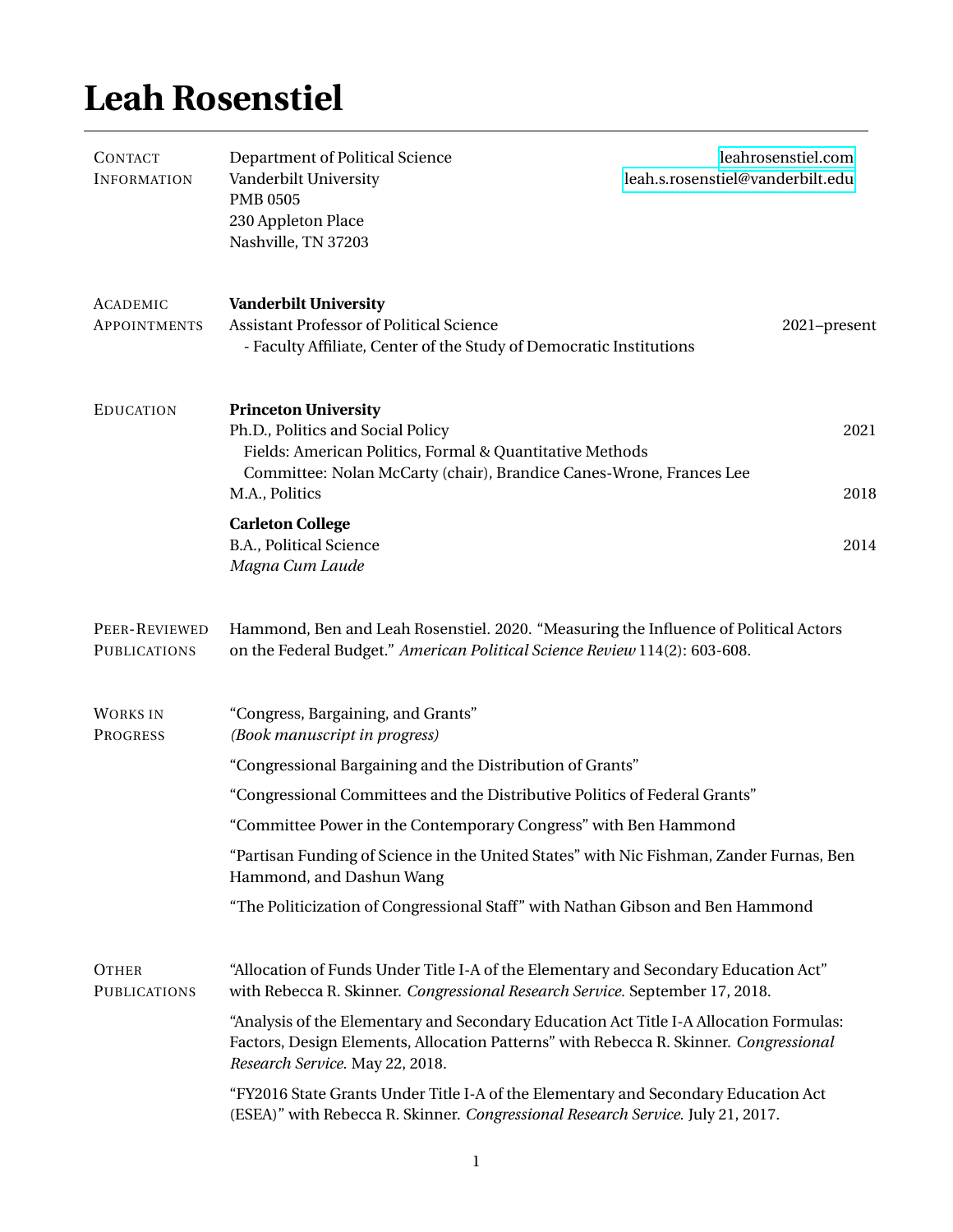|                                         | "History of the ESEA Title I-A Formulas" with Rebecca R. Skinner. <i>Congressional Research</i><br>Service. July 17, 2017.                                                            |                                        |
|-----------------------------------------|---------------------------------------------------------------------------------------------------------------------------------------------------------------------------------------|----------------------------------------|
| <b>TEACHING</b>                         | PSCI 2256: Politics of Public Policy<br>Vanderbilt University                                                                                                                         | Spring 2022                            |
|                                         | PSCI 3893: Congress, the President, and Public Schools<br>Vanderbilt University                                                                                                       | Spring 2022                            |
|                                         | PSCI 3244: The Legislative Process<br>Vanderbilt University                                                                                                                           | <b>Fall 2021</b>                       |
|                                         | Teaching Assistant, Text Analysis<br>Institute for Qualitative and Mixed-Method Research<br>Syracuse University, Instructor: Will Lowe                                                | Summer 2019                            |
|                                         | Preceptor, POL329: Policy Making in America<br>Princeton University, Professor: Charles Cameron                                                                                       | Spring 2019                            |
|                                         | Preceptor, POL345: Introduction to Quantitative Social Science<br>Princeton University, Professor: Marc Ratkovic                                                                      | <b>Fall 2018</b>                       |
| PROFESSIONAL<br><b>EXPERIENCE</b>       | Data and Statistical Services at Princeton University<br>Consultant                                                                                                                   | Spring 2019                            |
|                                         | <b>Congressional Research Service</b><br><b>Education Policy Analyst</b><br><b>Research Assistant</b>                                                                                 | Summer 2017<br>2014-2016               |
| <b>AWARDS AND</b><br><b>FELLOWSHIPS</b> | Prize Fellowship in the Social Sciences (formerly known as the Fellowship<br>of Woodrow Wilson Scholars)                                                                              | 2019-2021                              |
|                                         | Center for the Study of Democratic Politics Graduate Student Research<br><b>Grant with Ben Hammond</b>                                                                                | 2021                                   |
|                                         | Princeton University Fellowship                                                                                                                                                       | 2016-2019                              |
|                                         | Center for the Study of Democratic Politics Graduate Student Research<br>Grant with Nathan Gibson and Ben Hammond                                                                     | 2018                                   |
| <b>CONFERENCE</b><br>PRESENTATIONS      | Midwest Political Science Association Conference (2019, 2021)<br>American Political Science Association (2021)                                                                        |                                        |
| <b>INVITED</b><br><b>TALKS</b>          | Workshop in Methods, Indiana University<br>American Politics Workshop, Columbia University<br>National Budget Roundtable, Brookings Institution<br>Junior Americanist Workshop Series | Scheduled 2022<br>2021<br>2021<br>2020 |